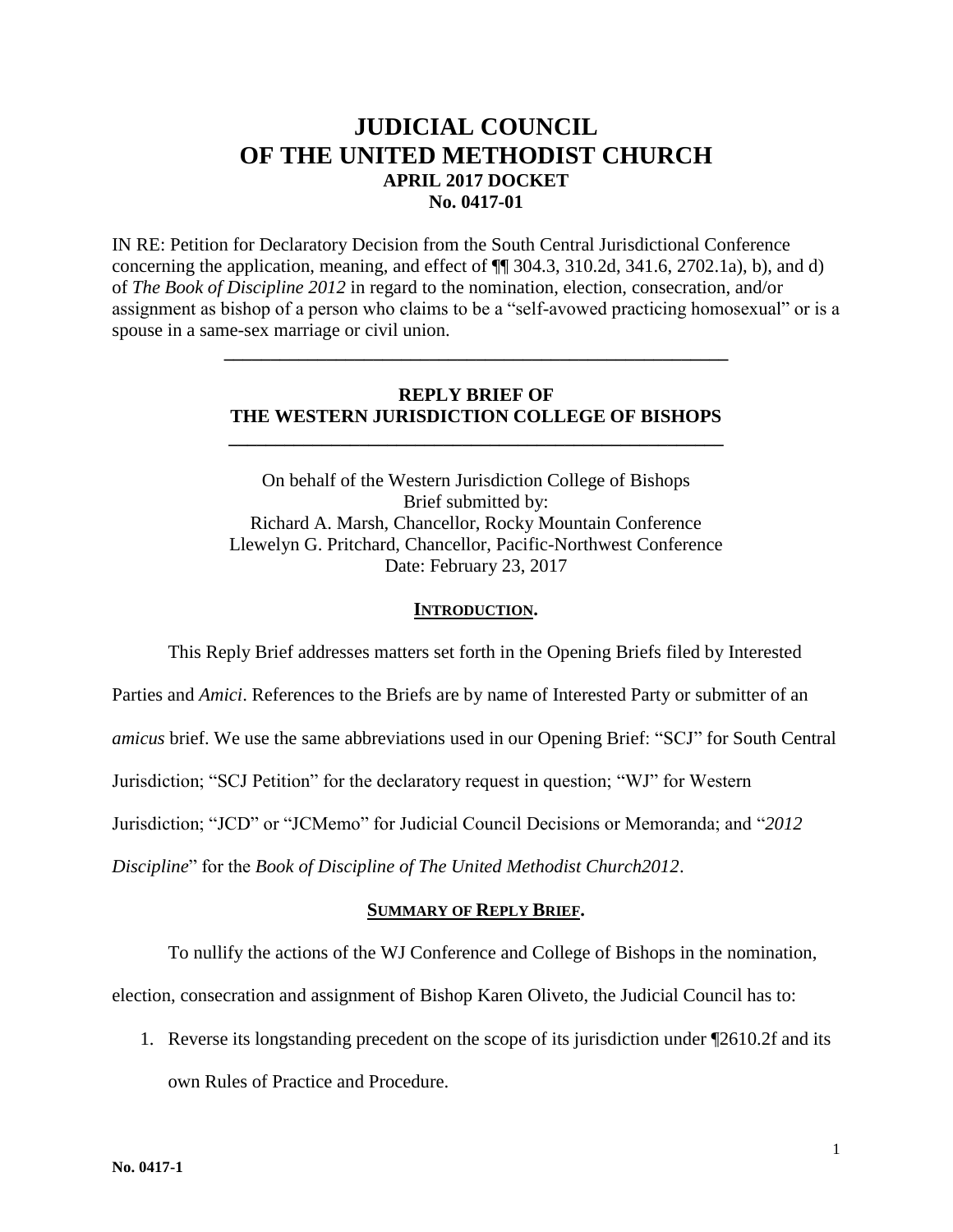- 2. Overlook the moot and hypothetical nature of the questions submitted for decision.
- 3. Ignore the Western Jurisdiction's exclusive constitutional authority over the election and consecration of its own bishops.
- 4. Ignore that, as an elder in good standing, Bishop Karen Oliveto met all requirements for nomination, election, consecration and assignment as a bishop.
- 5. Ignore that bishops are only accountable to their jurisdictions, not other jurisdictions, the Judicial Council or even the General Conference.
- 6. Ignore that no provision in the *2012 Discipline* prohibits an elder in good standing from entering into a same-sex civil marriage.
- 7. Legislate where the General Conference has not legislated.
- 8. Try and convict Bishop Karen Oliveto on paper without the presumption of innocence and fair process to which she is constitutionally entitled.
- 9. And, perhaps most importantly, interfere with and preempt the General Conference's direction to the Council of Bishops and the work of the Way Forward Commission.

The Judicial Council should not go down this path.

## **THE JUDICIAL COUNCIL DOES NOT HAVE JURISDICTION TO ENTERTAIN THE SCJ PETITION.**

The *2012 Discipline* vests exclusive power in each jurisdictional conference to elect and consecrate its own bishops. ¶27.2 provides that "jurisdictional conferences shall . . . elect bishops."

¶46 provides:

"¶46. *Article II.—*The bishops shall be elected by the respective jurisdictional . . . conferences and consecrated in the historic manner . . ." (Emphasis added.)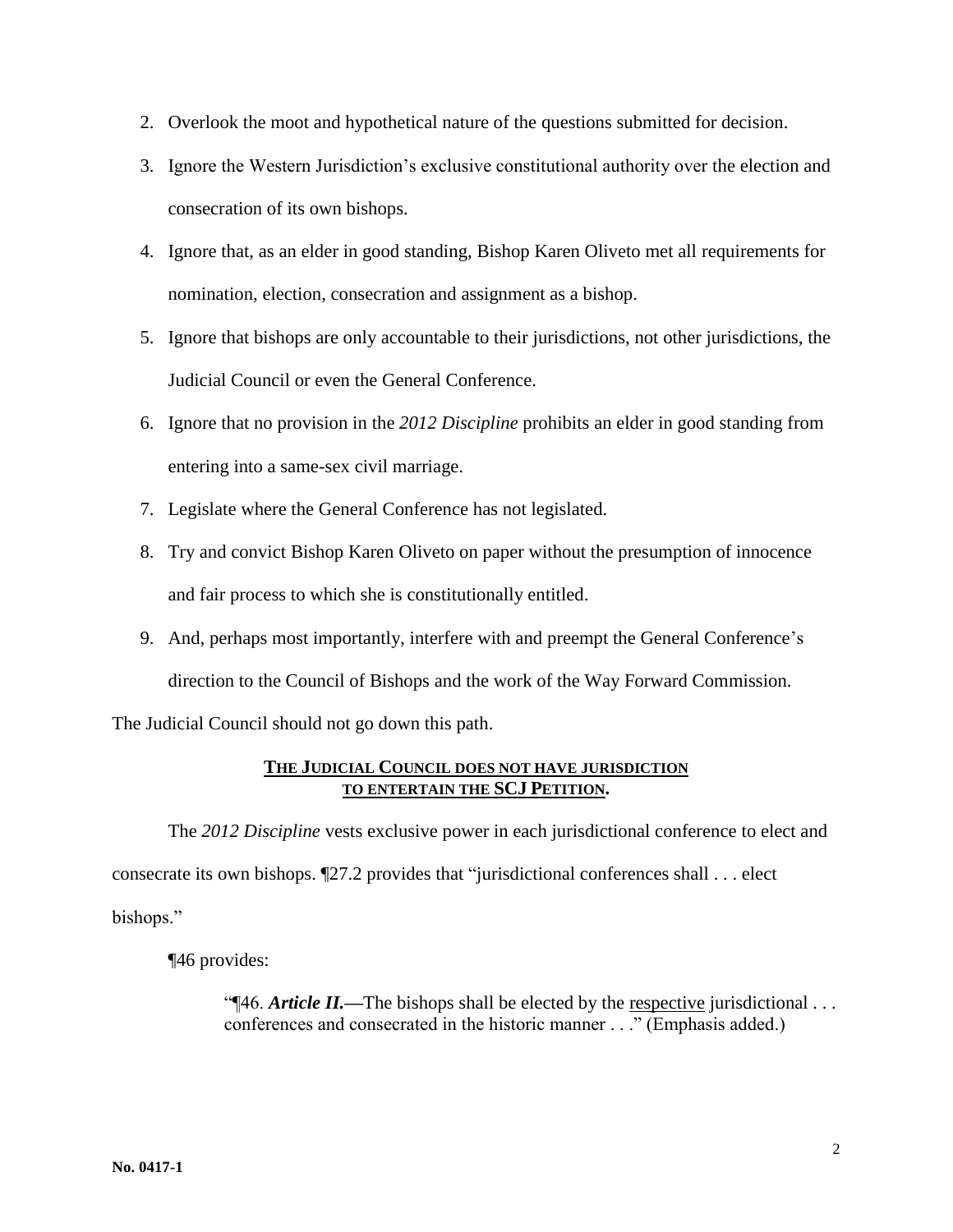The Constitution is clear that each jurisdiction elects its own bishops. Consecration is mandatory once elected. By its use of the word, "respective",  $\P$ 46 says that no jurisdictional conference has any standing or say in another jurisdiction's episcopal election. *See also*, Nelson *Amicus* Brief, pp. 8-9 for history of the origin of jurisdiction conferences and their exclusive autonomy over episcopal elections. In short, the business of a bishop's election in the Western Jurisdiction is by constitutional definition not the business of the South Central Jurisdiction.

The SC Jurisdiction might have standing before the Judicial Council to argue that the Western Jurisdiction failed to follow disciplinary procedural rules regarding the election of bishops. This would be a matter arguably affecting elections in other jurisdiction conferences. However, the SCJ Petition makes no such challenge, nor could one be mounted given the record in this matter on the regularity of the election. *See*, WJ Comm'ee On Episcopacy *Amicus* Brief, pp. 2-3.

The Brewster Brief expresses concern over the possible transfer of a bishop with a samesex orientation to another jurisdiction. (Brewster, p. 4.) Aside from its hypothetical nature, this concern is answered pointedly by ¶49(4) of the Constitution. The episcopacy committees in the receiving jurisdiction must approve the transfer. This is a constitutional fail-safe that will block any such transfer to an unwilling jurisdiction. Again, the South Central Jurisdiction cannot claim that the Western Jurisdiction Conference election and consecration affected or will affect business in the South Central Jurisdiction.

The Lomperis Brief recognizes the longstanding jurisprudence of the Judicial Council interpreting ¶2610 to require that the petition for a declaratory decision demonstrate a direct and tangible effect on the work or business of the petitioning conference. (Lomperis, pp.6-7.) Instead of demonstrating a direct and tangible effect on the actual work or business of the South Central

3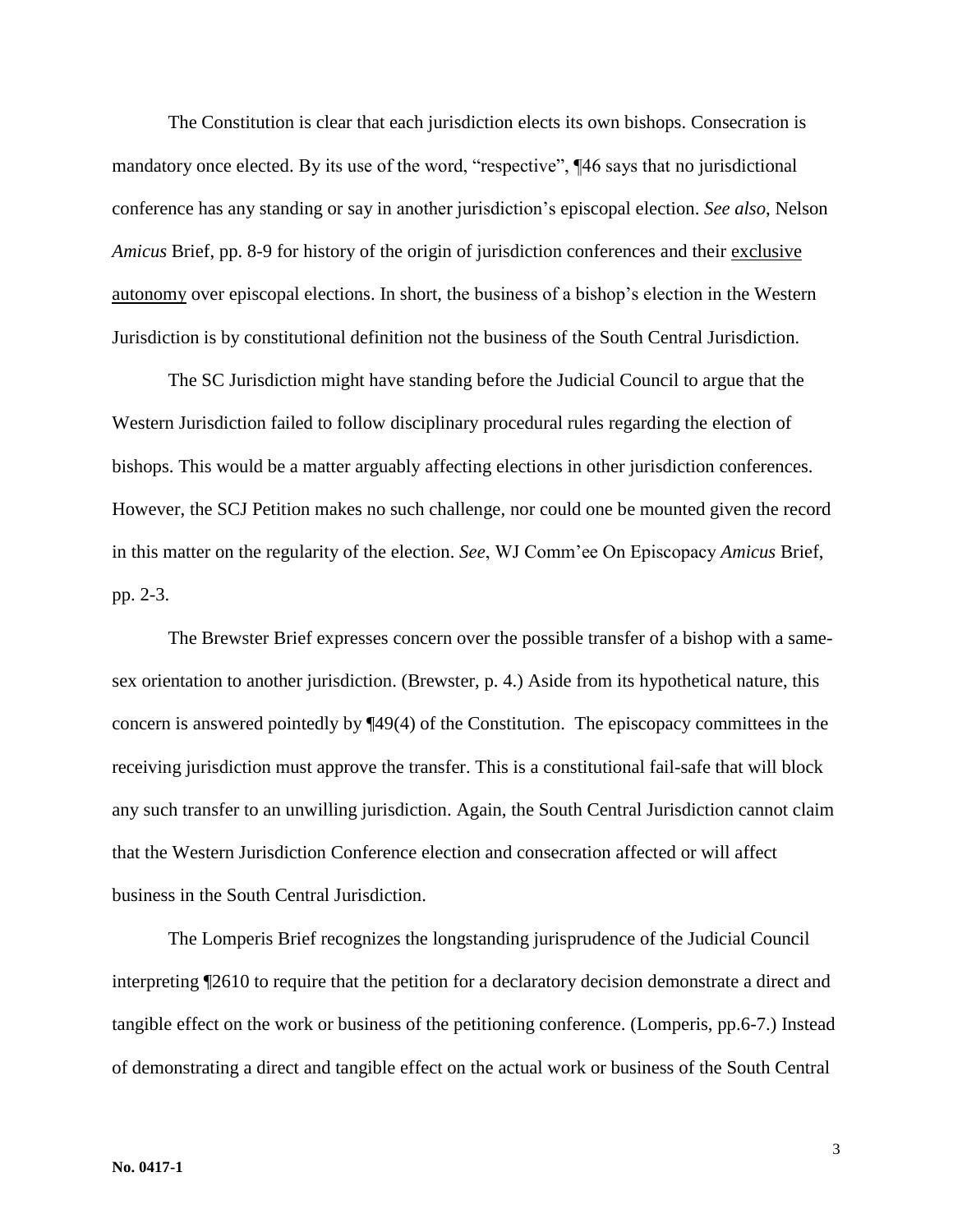Jurisdiction, the Lomperis Brief asks the Judicial Council to reverse its historic precedent and its standing Rule of Practice and Procedure restricting its review of petitions for declaratory decisions.

This is not the last petition for declaratory decision the Judicial Council will ever consider. There are sound jurisprudential reasons for cautiously exercising jurisdiction under ¶2610 and those reasons will continue to exist in the future. A conference "cannot use the mechanism of a request for declaratory decision to create Church doctrine or policy. Such power is within the sole legislative prerogative of the General Conference." JCMemo 1200 (2011), Concurring Opinion of Jon R. Gray.

The boundaries of episcopal elections are exclusive to each jurisdictional conference. No jurisdictional conference can constitutionally cross that boundary and claim an interest in another jurisdiction's episcopal election. The Judicial Council should reject the invitation to change its historic interpretation of  $\P$ 2610.2f and decline to exercise jurisdiction in this matter.

## **THE WESTERN JURISDICTION'S NOMINATION, ELECTION, CONSECRATION AND ASSIGNMENT OF A BISHOP IN A CIVIL SAME-SEX MARRIAGE DOES NOT NEGATE, IGNORE OR VIOLATE CHURCH LAW.**

The Brewster Brief argues that the *2012 Discipline* sets forth laws prohibiting an elder from entering into a civil same-sex marriage, and that both the WJ Conference and the WJ College of Bishops negated, ignored and violated these laws in the nomination, election, consecration and assignment of Bishop Karen Oliveto. (Brewster, pp. 6-8, 9-11.) In support, the Brief first cites to  $\P$ 161B<sup>1</sup> which reads, in relevant part:

> "We support laws in civil society that define marriage as the union of one man and one woman."

 $\overline{1}$ 

The SCJ Petition did not ask for the application, meaning or effect of ¶161B.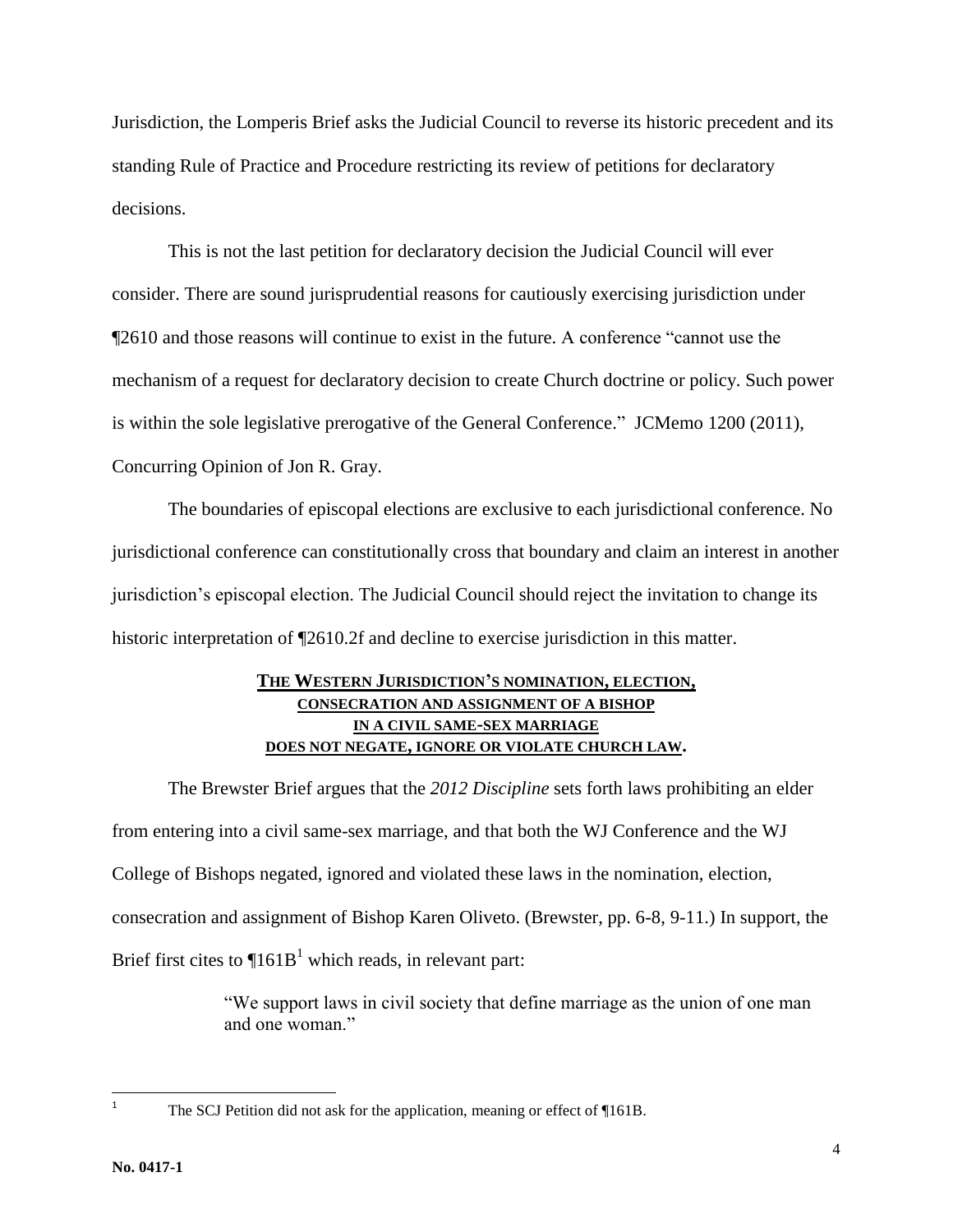¶161B appears in the Social Principles and is by definition "not to be considered church law". (Preface to Social Principles, ¶159, p. 105.) *See*, JCD 1254 (2013) (¶161F-*Human Sexuality, 2012 Discipline* not church law); JCD 833 (1998) (¶65C- *Marriage, 1996 Discipline* not church law). The quoted language in ¶161B is not prescriptive, prohibitive or mandatory, but instead is declaratory and supportive. The language recognizes a marriage between a man and a woman, but it does not make a civil same-sex marriage unlawful or prohibit an elder from entering into a civil same-sex marriage. $2$ 

The Brewster Brief next cites the chargeable offense language in ¶2702.1a about not being faithful in a heterosexual marriage. This language does not speak at all to same-sex relationships or make such relationships unlawful. Lastly, the Brewster Brief cites ¶341.6 and its proscriptions against clergy performing same-sex marriages or unions. Again, this language does not say that civil same-sex marriages or unions are unlawful.

The Brewster Brief asks the Judicial Council to legislate where the General Conference has not legislated. In asking the Judicial Council to declare that the *2012 Discipline* prohibits an elder in good standing from entering into a civil same-sex marriage, the Brewster Brief argues for creation of a new law that the General Conference has not itself made. The Judicial Council knows that it is not a legislative body and cannot create law where none exists. *See e.g.,* JCD 833 (1998). Even if it so legislated, the Judicial Council could not impress its declaration of new law retroactively to invalidate action taken before the declaration. JCD 704 (1994).

The Lomperis Brief recites General Conference history in 2008 indicating the General Conference tabled efforts to add laws prohibiting elders from entering into a same-sex marriage. (Lomperis, p. 12.) The fact that these efforts did not result in a new law banning such marriages is further evidence that the *2012 Discipline* is silent on the legality of such marriages.

 $\overline{2}$ 

The same principles apply with respect to ¶161F, cited in the Lomperis Brief. (Lomperis, p. 11.)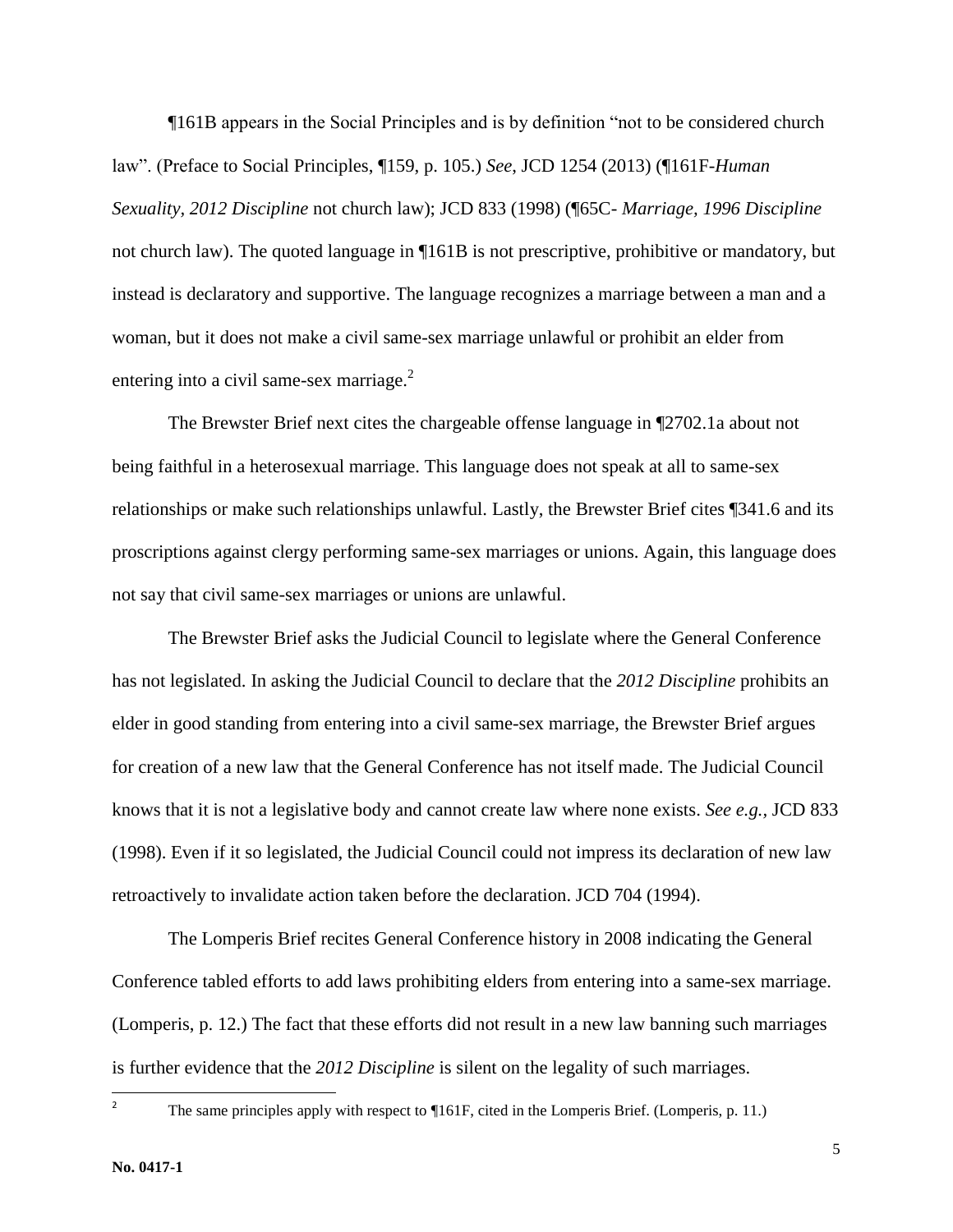The WJ Conference and the WJ College of Bishops cannot be found to have negated,

ignored or violated Church law regarding the nomination, election, consecration and assignment

as bishop of an elder in good standing in a civil same-sex marriage where no such law exists in

the *2012 Discipline*.

### **THE JUDICIAL COUNCIL CANNOT ACT AS AN EPISCOPACY OR INVESTIGATIVE COMMITTEE, MUCH LESS A TRIAL COURT.**

As stated in our Opening Brief, the Church does not discriminate on the basis of sexual orientation, either in its ordination of clergy or its election of bishops. (WJCOB, pp. 7-8.) *See,*  JCD 1027 (2005). In his Concurring Opinion in JCD 1032 (2005), Keith Boyette acknowledged that ¶4 of the Constitution protects the "status" of sexual orientation:

> "As we stated in Decision 1027, 'no provision of the *Discipline* bars a person with a same-sex orientation from the ordained ministry of The United Methodist Church.' Likewise, no provision of the *Discipline* bars a person with a same-sex orientation from membership in The United Methodist Church, and, in fact, I believe that  $\P$ 4 specifically prohibits the use of such orientation, as opposed to practice, as a basis for excluding a person from membership." (Emphasis added.)

Given this, a "self-avowed" homosexual elder enjoys a protected "status" under ¶4 of the Constitution. This leaves "practicing". We have addressed the legal principles applicable to "practicing" in our Opening Brief. The Judicial Council cannot reach the issue of "practicing" on the SCJ Petition.

Several of the Opening Briefs attach or refer to documents and other information. The Brewster, Lomperis and Zilhaver Briefs ask the Judicial Council to weigh these documents and information and make findings of fact regarding Bishop Karen Oliveto's good standing as an elder, or the Western Jurisdiction's authority to proceed with her nomination, election, consecration and assignment.<sup>3</sup>

<sup>-&</sup>lt;br>3

The Judicial Council should also exercise caution in accepting the accuracy or completeness of some of this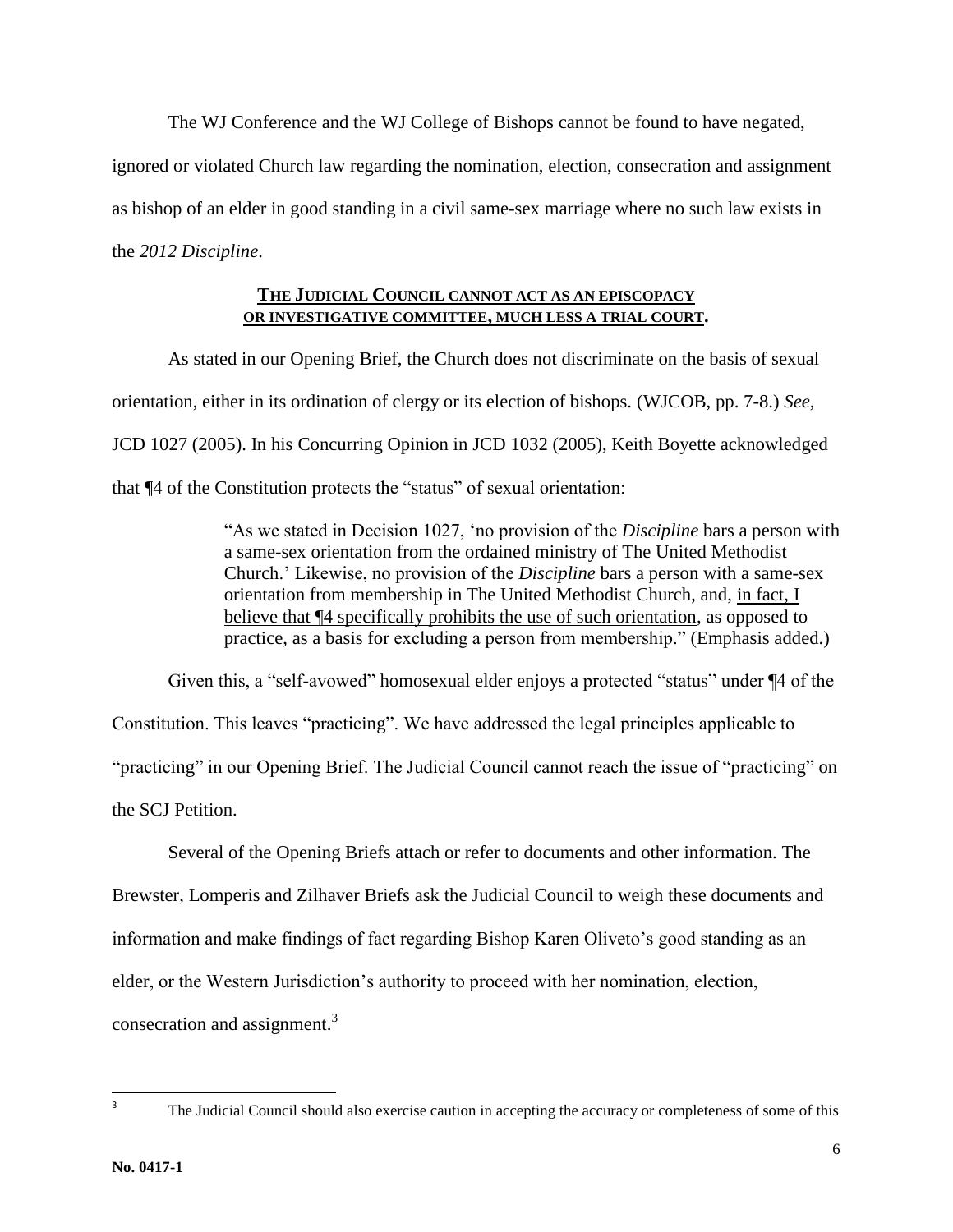The Judicial Council cannot do this. It is not an evidentiary body. JCD 702 (1993). It cannot arrogate itself to a supervisory or disciplinary role over elders or bishops. Not even the General Conference can legislatively confer supervisory or disciplinary authority over bishops because the Constitution confers and vests that authority exclusively in jurisdictional episcopacy committees. JCD 475 (1980) ("It is clear that ¶525.3 of the [1980] Discipline which purports to make bishops accountable to the Council of Bishops is in conflict with ¶55 of the Constitution and therefore unconstitutional.") *See,* ¶50 of the *2012 Discipline.*

The Lomperis Brief asks the Judicial Council to create rebuttable presumptions, elevated burdens of proof, chargeable offenses and ministerial review processes that do not exist under the *2012 Discipline*. (Lomperis, pp. 19-20, 22-23.) Such relief is new to the *2012 Discipline* and Judicial Council precedent; far outside the pale of the SJC Petition and the Judicial Council's powers; and squarely within the legislative prerogatives of the General Conference. None of this relief can be granted in this matter.

The Zilhaver Brief asks the Judicial Council to order a ministerial review of Bishop Karen Oliveto and her suspension during the period of the review. (Zilhaver, pp. 17, 22-23.) Again, such relief is beyond the pale of the SCJ Petition. It interferes impermissibly with the supervisory process mandated by the *2012 Discipline*. ¶¶ 50, 413; JCD 475 (1980).<sup>4</sup>

 $\overline{a}$ 

4

information. For example, the Lomperis Brief purports to quote a statement by Dr. William Lawrence regarding the WJ election of Bishop Karen Oliveto, referring to Exhibit J. (Lomperis Brief, p. 13.) The purported quotation does not appear in Exhibit J. The Lomperis Brief also quotes Bishop Ough, but omits the rest of his statement, referring to Exhibit K. (*Id.*) The full statement reads: "It appears to be a violation of current book of discipline, our current church law . . . There's been no formal complaint brought against her at this point. So that's why she has been able to move forward in this election process." It is clear that Bishop Ough recognizes the primacy of the disciplinary process for ministerial review, as we argue in our Opening Brief.

Further, as pointed out in our Opening Brief, mandatory suspension is contrary to the *2012 Discipline*. ¶¶363.1d, 413.3a. The Zilhaver Brief cites JCD 920 (2001) for this proposition. The Judicial Council modified JCD 920 in JCD 930 (2002) and removed the mandatory suspension language in JCD 920.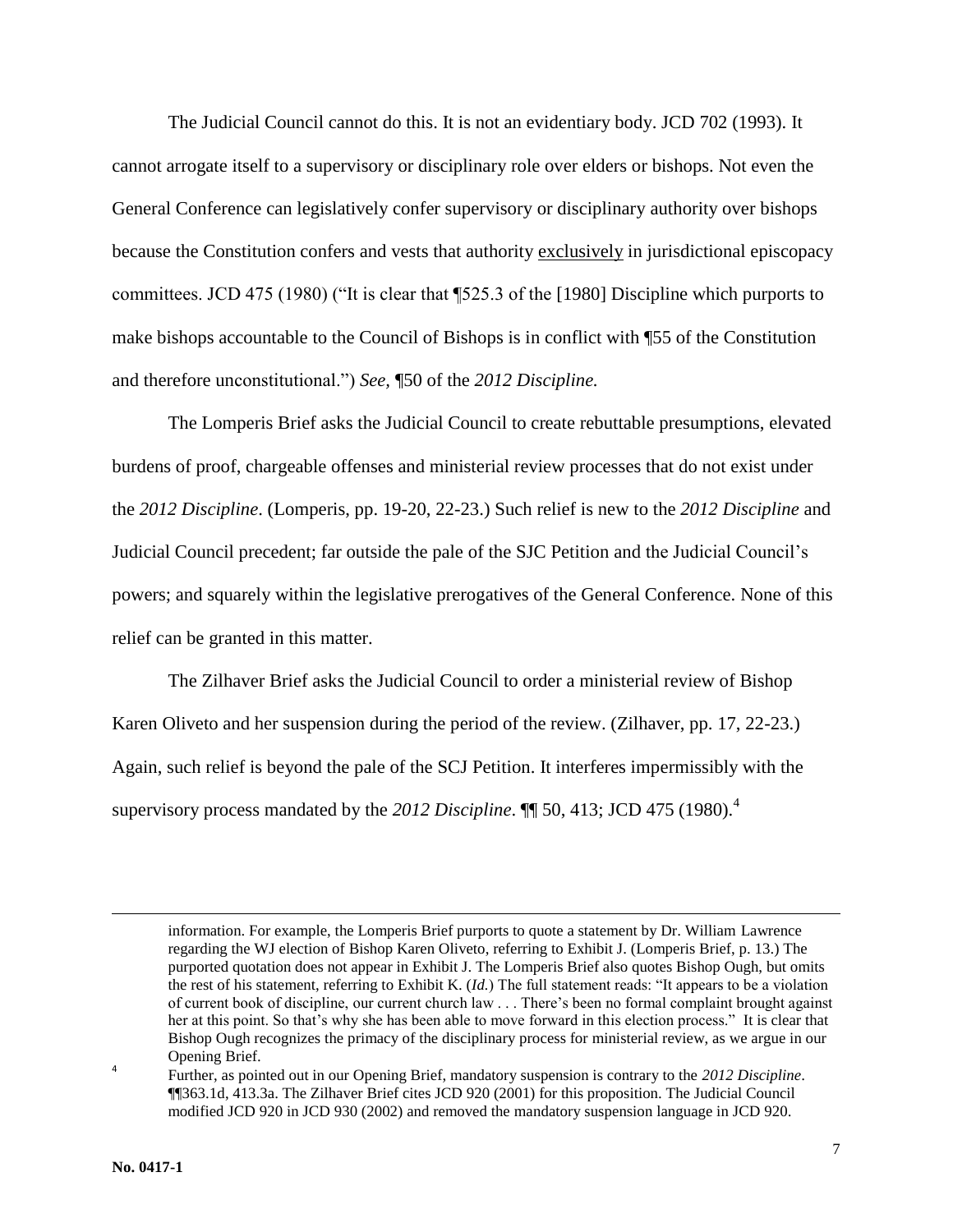As our Opening Brief shows, Bishop Karen Oliveto was an elder in good standing when nominated, elected, consecrated and assigned as a bishop. None of the opposition Briefs offer any factual rebuttal to this showing, except to ask this Judicial Council to declare the existence of a law that does not exist now, or to leap to factual conclusions about "practicing" that ignore disciplinary process, Judicial Council precedent, and the constitutional guarantees of the presumption of innocence and fair process.

As Bishop Ough stated in his news release regarding the WJ election:

"The authority to elect bishops is constitutionally reserved to the jurisdictional and central conferences. Any elder in good standing is eligible for election as a bishop of the church. An elder under an unresolved complaint is still considered to be in good standing."<sup>5</sup>

## **THE JUDICIAL COUNCIL CANNOT COMPEL THE WJ CONFERENCE OR COLLEGE OF BISHOPS TO TAKE SUPERVISORY ACTION.**

Episcopal supervision is vested exclusively in the committee on episcopacy of the respective jurisdictional conferences. ¶50; JCD 475 (1980). The Judicial Council cannot compel the WJ Conference or College of Bishops to take supervisory action. Neither is this relief requested in the SCJ Petition.

The fact that the President of the Judicial Council decided to identify the WJ Conference and its President as "Interested Parties" on the day before opening briefs were due does not change this result. The President of the Judicial Council cannot confer jurisdiction over or compel action on the part of the WJ Conference or its President where the Constitution vests that authority exclusively in the WJ Committee on Episcopacy.

This is not an appeal from a bishop's decision of law. For that reason alone, the Decisions cited in the Brewster Brief in part I are inapplicable. (Brewster, pp.5-6, citing JCDs 911, 1111,

 $\overline{5}$ <sup>5</sup> UMNS, "COB President Addresses Western Jurisdiction Episcopal Election Results", 7/15/2016 @ [http://www.umc.org/news-and-media/cob-president-addresses-western-jurisdiction-episcopal-election](http://www.umc.org/news-and-media/cob-president-addresses-western-jurisdiction-episcopal-election-results)[results](http://www.umc.org/news-and-media/cob-president-addresses-western-jurisdiction-episcopal-election-results)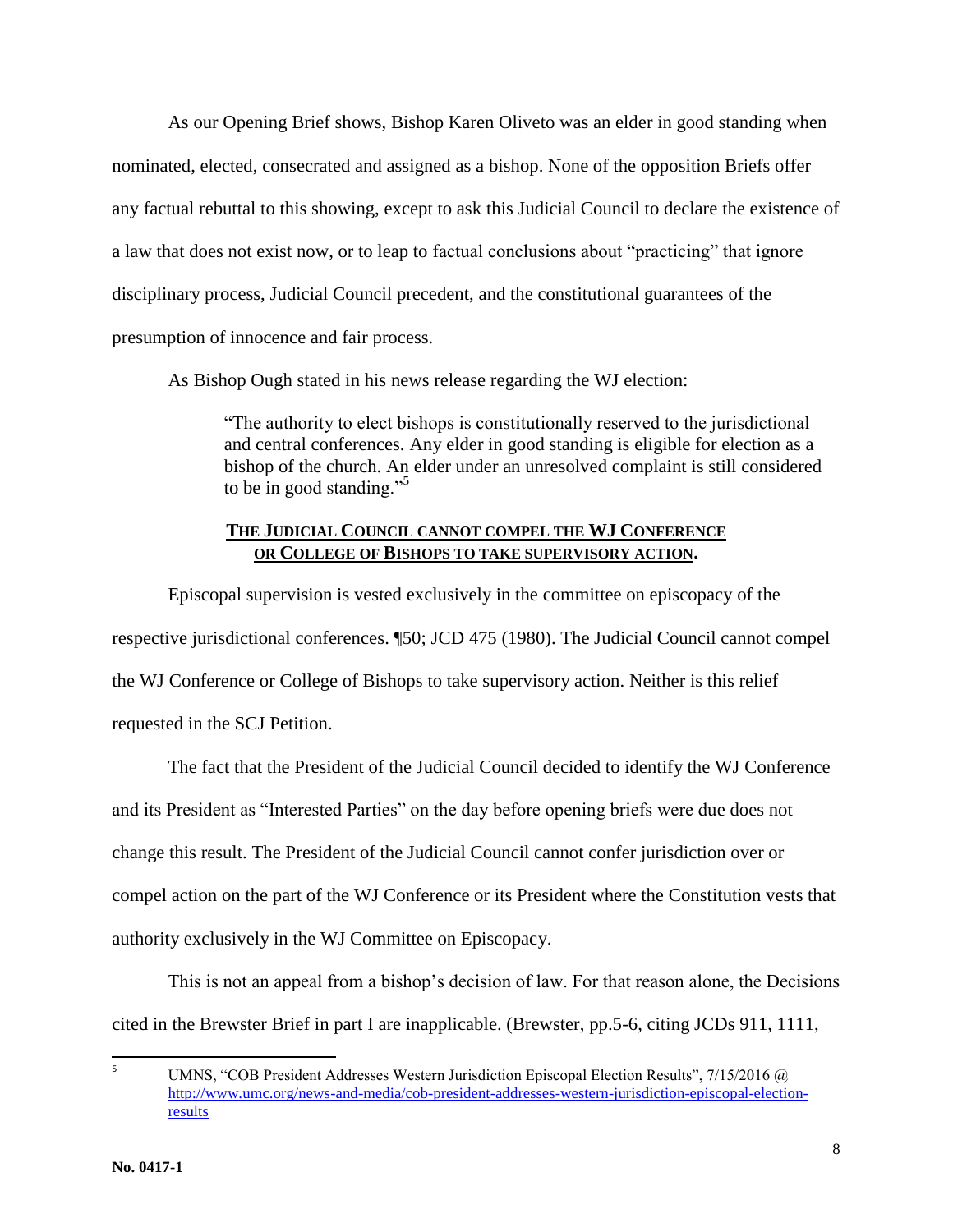1115, 1120 and 1250.) The only other Decision cited is JCD 1185 (2011) which concerned a jurisdictional conference policy, not an episcopal election. There is no provision in the *2012 Discipline* or Judicial Council precedent that authorizes the Judicial Council to nullify an episcopal election on the grounds set forth in the SCJ Petition.

## **THE JUDICIAL COUNCIL SHOULD NOT INTERFERE WITH OR PREEMPT THE WORK OF THE WAY FORWARD COMMISSION.**

On May 18, 2016, the Council of Bishops offered its "Offering For A Way Forward" to the delegates at the 2016 General Conference, stating in part:

> "We recommend that the General Conference defer all votes on human sexuality and refer this entire subject to a special Commission, named by the Council of Bishops, to develop a complete examination and possible revision of every paragraph in our *Book of Discipline* regarding human sexuality." 6 (Emphasis added.)

Later that same day, the General Conference voted to accept the recommendation of the Council of Bishops.<sup>7</sup>

Every disciplinary paragraph cited in support of the SCJ Petition concerns human

sexuality. And every disciplinary paragraph cited in support of the SCJ Petition is the subject of

at least one, and in most cases several petitions deferred by General Conference action on May

18, 2016. (*See*, **Exhibit 4** to WJCOB Opening Brief.)

If the Judicial Council declares new law on the SCJ Petition, or nullifies the Western

Jurisdiction's nomination, election, consecration and assignment of Bishop Karen Oliveto, it will

necessarily interfere with and preempt the Way Forward Commission. The Judicial Council

should respect the recommendation of the Council of Bishops and the vote of the General

 $\frac{1}{6}$ "An Offering For A Way Forward",  $5/18/2016$   $@$ [http://s3.amazonaws.com/Website\\_Properties/general-conference/2016/documents/council-bishops](http://s3.amazonaws.com/Website_Properties/general-conference/2016/documents/council-bishops-statement-offering-way-forward-may-18-gc2016.pdf)[statement-offering-way-forward-may-18-gc2016.pdf.](http://s3.amazonaws.com/Website_Properties/general-conference/2016/documents/council-bishops-statement-offering-way-forward-may-18-gc2016.pdf)

<sup>&</sup>lt;sup>7</sup> UMNS, "GC2016 puts hold on sexuality debate",  $5/18/2016$  @ [http://www.umc.org/news-and-media/bishops-ask-for-hold-on-sexuality-debate.](http://www.umc.org/news-and-media/bishops-ask-for-hold-on-sexuality-debate)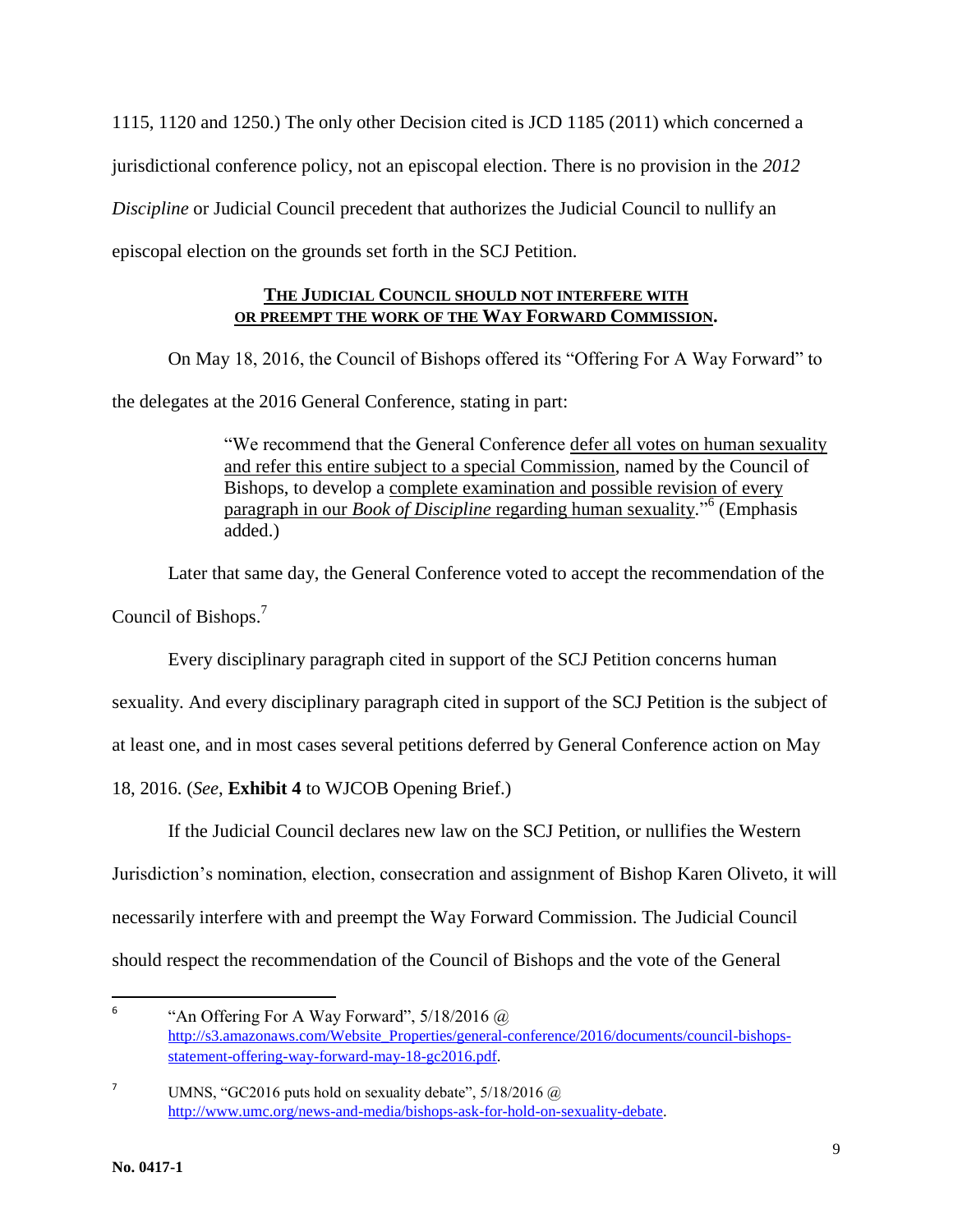Conference to defer all matters on human sexuality to the Way Forward Commission. This body of nine persons should not purport to speak for the entire denomination.

#### **CONCLUSION.**

Episcopal elections are constitutionally and exclusively reserved to the respective jurisdictional conferences. The WJ nomination, election, consecration and assignment of Bishop Karen Oliveto did not and does not have any direct and tangible effect on the work or business of the SC Jurisdiction. The Judicial Council should decline jurisdiction on the SCJ Petition.

There is no law in the *2012 Discipline* prohibiting an elder from entering into a civil same-sex marriage. Accordingly, neither the WJ Conference nor the WJ College of Bishops negated, ignored or violated Church law in the nomination, election, consecration and assignment of Bishop Oliveto.

Under the Constitution, the supervisory process for bishops is vested exclusively in the jurisdictional episcopacy committees. The Judicial Council can neither direct parties to this matter to take supervisory action, nor interfere with this supervisory process.

For the reasons stated, the Judicial Council cannot nullify the Western Jurisdiction's nomination, election, consecration or assignment of Bishop Karen Oliveto.

## Respectfully submitted, WESTERN JURISDICTION COLLEGE OF BISHOPS

*Bishop Grant Hagiya,* President *Bishop Minerva Carcaňo Bishop Robert Hoshibata Bishop Karen Oliveto Bishop Elaine J.W. Stanovsky Bishop Warner H. Brown* (Ret.) *Bishop Wilbur W.Y. Choy* (Ret.) *Bishop Elias G. Galvan* (Ret.) *Bishop Calvin D. McConnell* (Ret.) *Bishop Roy I. Sano* (Ret.)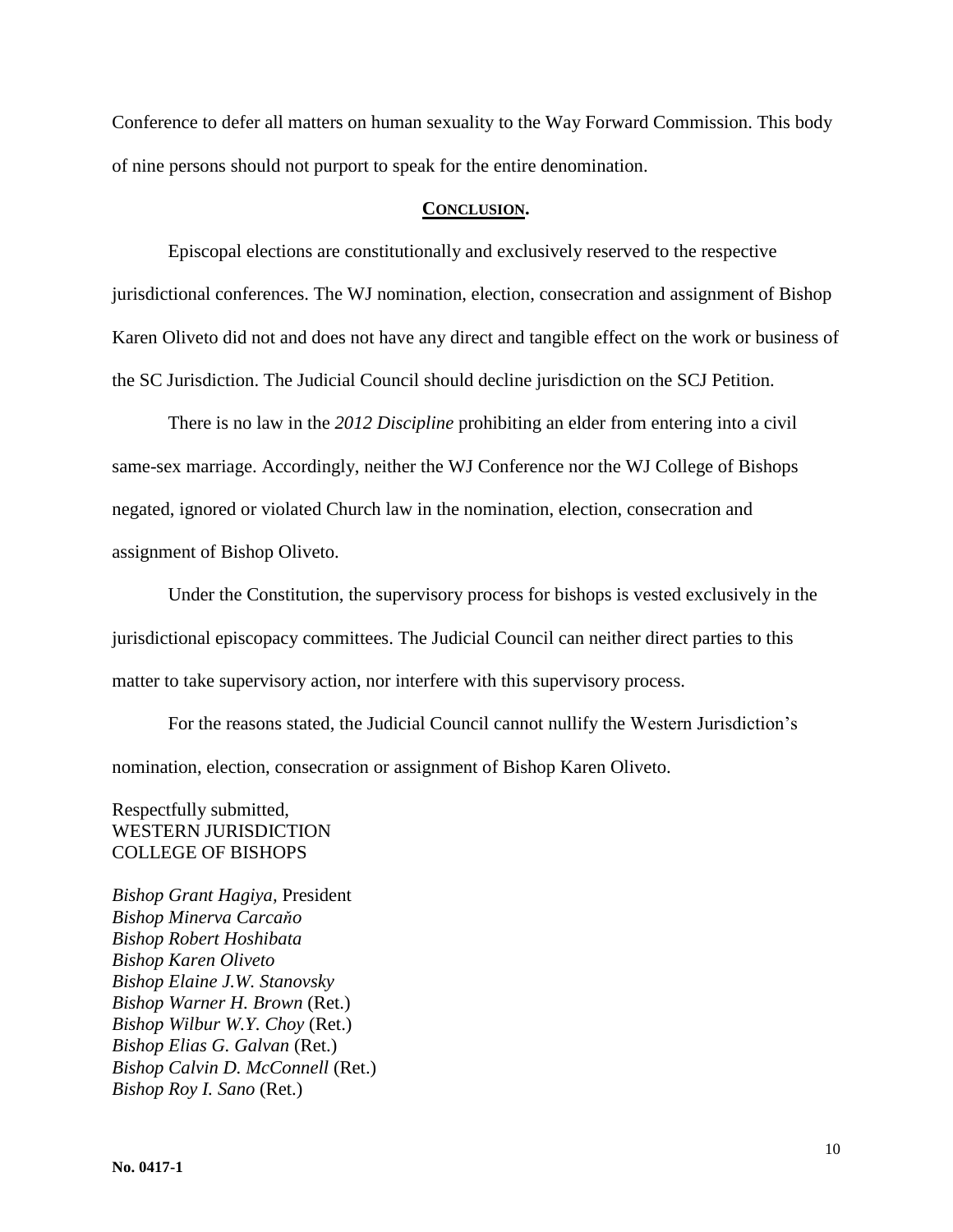*Bishop Beverly J. Shamana* (Ret.) *Bishop Mary Ann Swenson* (Ret.) *Bishop Melvin G. Talbert* (Ret.) [Addresses provided below]

Brief submitted by:

*/s/ Richard A. Marsh* Richard A. Marsh Chancellor, Rocky Mountain Conference

*/s/ Llewelyn G. Pritchard* Llewelyn G. Pritchard Chancellor, Pacific-Northwest Conference

## **CERTIFICATE OF SERVICE**

This certifies that a copy of the Reply Brief of the Western Jurisdiction College of Bishops was emailed to all parties and *amici curiae* listed below on February 23, 2017.

*/s/ Richard A. Marsh*

## **List of Interested Parties and** *Amici Curiae* **in Docket No. 0417-1**

Updated 2/14/17

Interested Parties are indicated with **\***

Dixie Brewster **\*** Maker of the motion 1527 W 140 N Milton, KS 67106 Phone: (620) 222-7521 Email: [dixiebrewster66@gmail.com](mailto:dixiebrewster66@gmail.com)

Rev. Keith Boyette **\*** Representative of maker of the motion Wilderness Community Church 10501 Plank Road Spotsylvania, Va. 22553 Phone: 540-972-8808 E-Mail: pastor[@wildernesschurch.org](http://wildernesschurch.org/)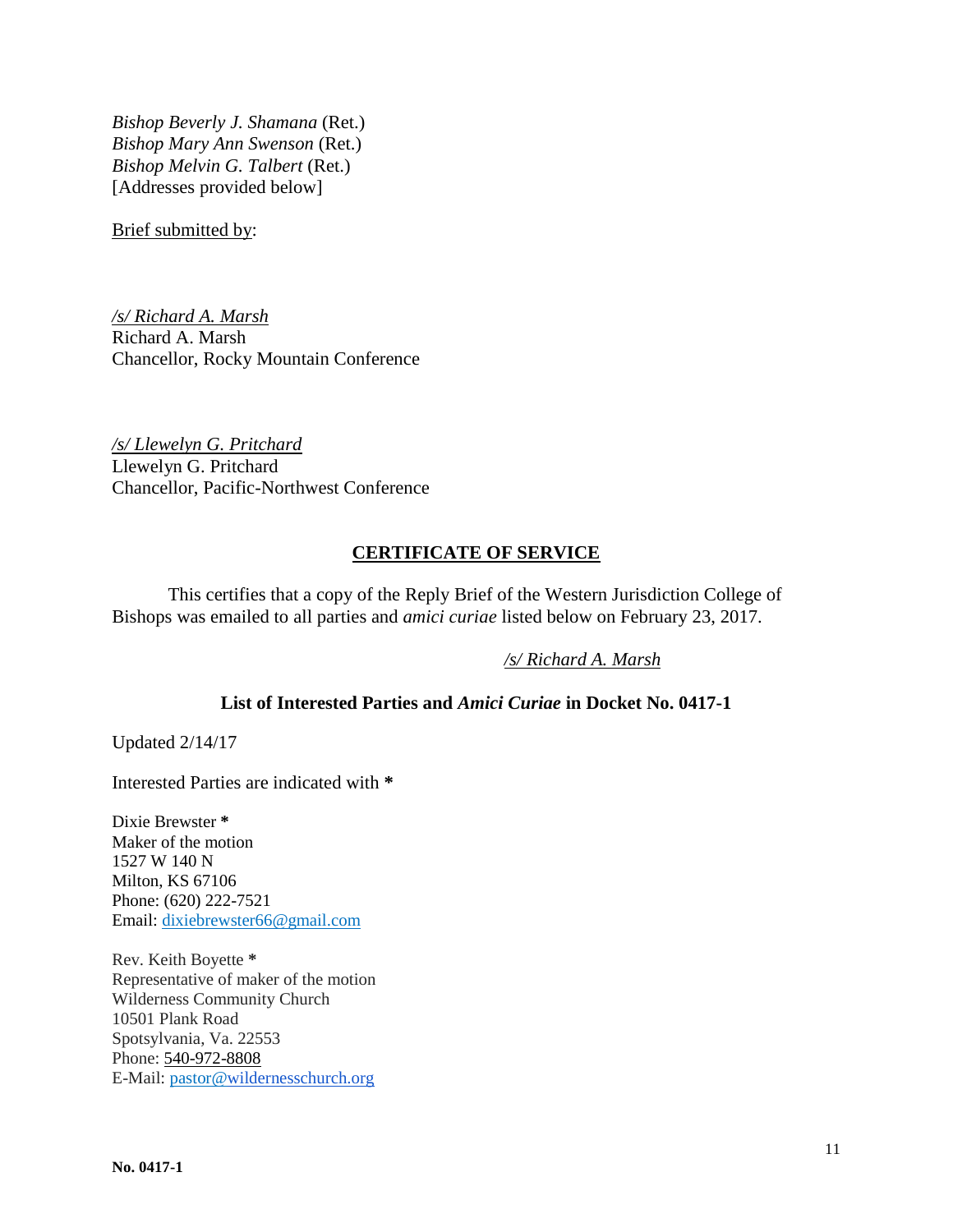David L. Severe **\*** Secretary of South Central Jurisdictional Conference at the time of the motion 5216 N Hamilton Oklahoma City, OK 73112 Phone: (405) 943-4838 E-Mail: [dsevere@cox.net](mailto:dsevere@cox.net)

Rev. T. Brian Bakeman **\*** Secretary of South Central Jurisdictional Conference 3160 W Britton Road, Suite F Oklahoma City, OK 73120 Phone: (405) 202-9846 E-Mail: [bbakeman@scjumc.org](mailto:bbakeman@scjumc.org)

Bishop Karen Oliveto\* 6110 Greenwood Plaza Boulevard Greenwood Village, CO 80111-4803 Phone: (303) 733-0083 E-mail[: bishop@mountainskyumc.org](mailto:bishop@mountainskyumc.org)

Bishop Grant Hagiya\* President of the Western Jurisdiction College of Bishops California-Pacific Annual Conference PO Box 6006 Pasadena, CA 91102-6006 Phone: (626) 568-7313 Email: [bishop@calpacumc.org](mailto:bishop@calpacumc.org)

Richard A. Marsh\* Chancellor Western Jurisdiction College of Bishops 255 Weaver Park Road #200 Longmont, CO 80501 Phone: (303) 776-8499 E-mail[: ramarsh@pipismarshlaw.com](mailto:ramarsh@pipismarshlaw.com)

Rev. Bradley Laurvick**\*** Secretary of the Western Jurisdictional Conference 3131 Osceola St Denver, CO 80212 E--mail: Secretary@WesternJurisdictionUMC.org

Rev. Cathleen Coots**\*** Secretary of the Western Jurisdictional Conference at the time of election 262 N Euclid Avenue Upland, CA 91786 E--mail: catiecoots@me.com

Bishop Bruce Ough\* President of the Council of Bishops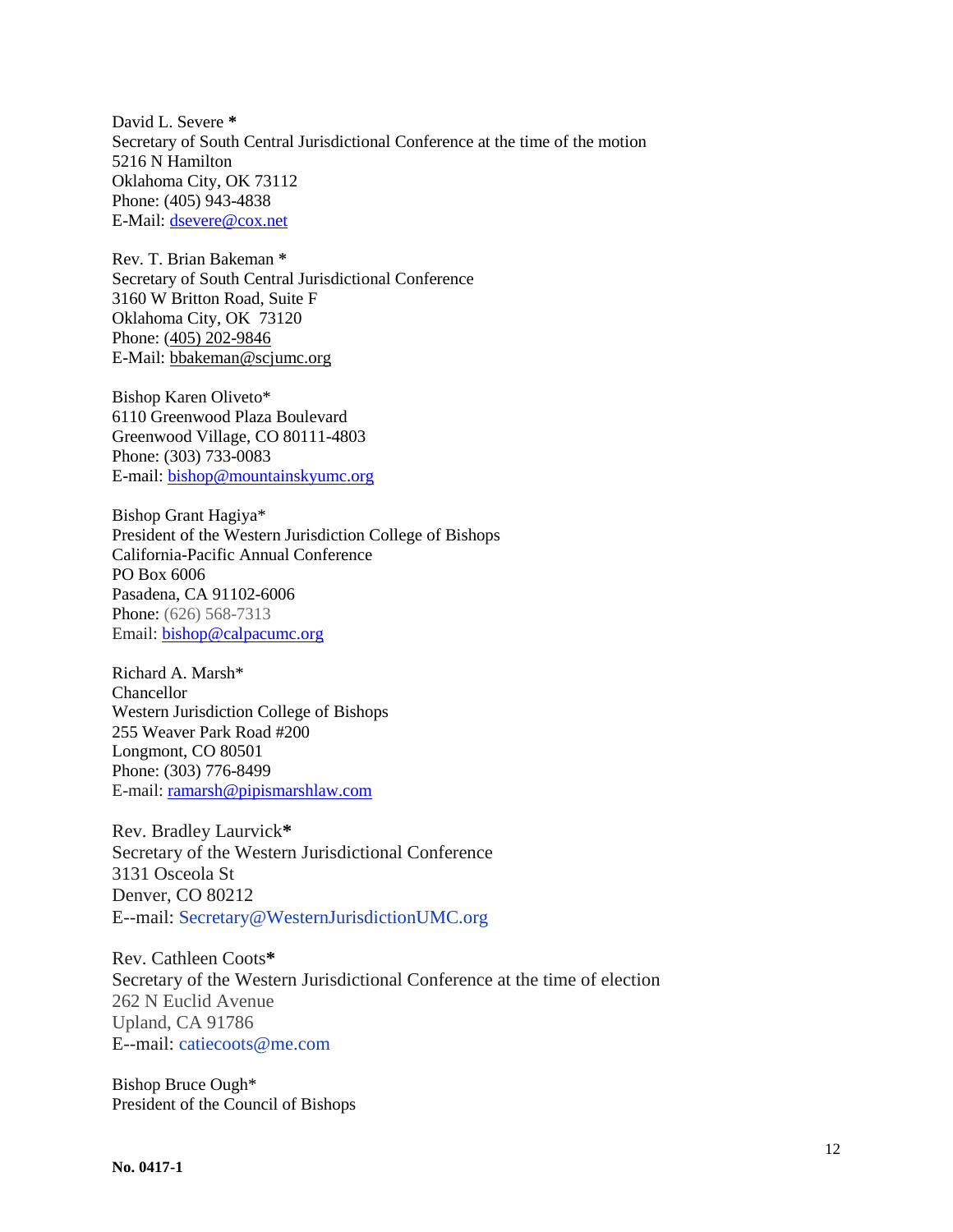122 West Franklin Avenue, Second Floor Minneapolis, MN 55404 Phone: (612) 230-3334 Email: [bishop@dkmnareaumc.org](mailto:bishop@dkmnareaumc.org)

Bishop Michael McKee \* President of the South Central Jurisdiction College of Bishops P.O. Box 866188 Plano, TX 75086 -6188 Phone: (972) 526 –5015 Email: [bishop@ntcumc.org](mailto:bishop@ntcumc.org)

Bishop Cynthia Fierro Harvey Presiding Bishop at the time of the motion 527 North Boulevard Baton Rouge, LA 70802 Phone: (225) 346 -1646 Email: [bishopsoffice@la](mailto:bishopsoffice@la-umc.org)-umc.org

Bishop Elaine Stanovsky Greater Northwest Area PO Box 13650 Des Moines, WA 98198 Phone: [\(206\) 870](tel:206-870-6810)-6810 Email: elainejws@comcast.net

Rev. Thomas H. Griffith 3771 E. Leo Place Chandler, Arizona 85249 Phone: (818) 451 -9295 Email: [Tomgriffith947@gmail.com](mailto:Tomgriffith947@gmail.com)

Mark Tooley Institute on Religion and Democracy 1023 15th Street NW, Suite 601 Washington, DC 20005 -2601 Phone: (202) 682-4131 Email: [MTooley@theird.org](mailto:MTooley@theird.org)

John Lomperis 5409 S Drexel Avenue #1 Chicago, IL 60615 Phone: (202) 682-4131 Email: [jsl691@mail.harvard.edu](mailto:jsl691@mail.harvard.edu)

Lonnie D. Brooks 2020 Muldoon Rd. #344 Anchorage AK 99504 -3683 Phone: [\(907\) 333](tel:907-333-4529) -4529 E -mail[: lonnieinalaska@gmail.com](mailto:lonnieinalaska@gmail.com)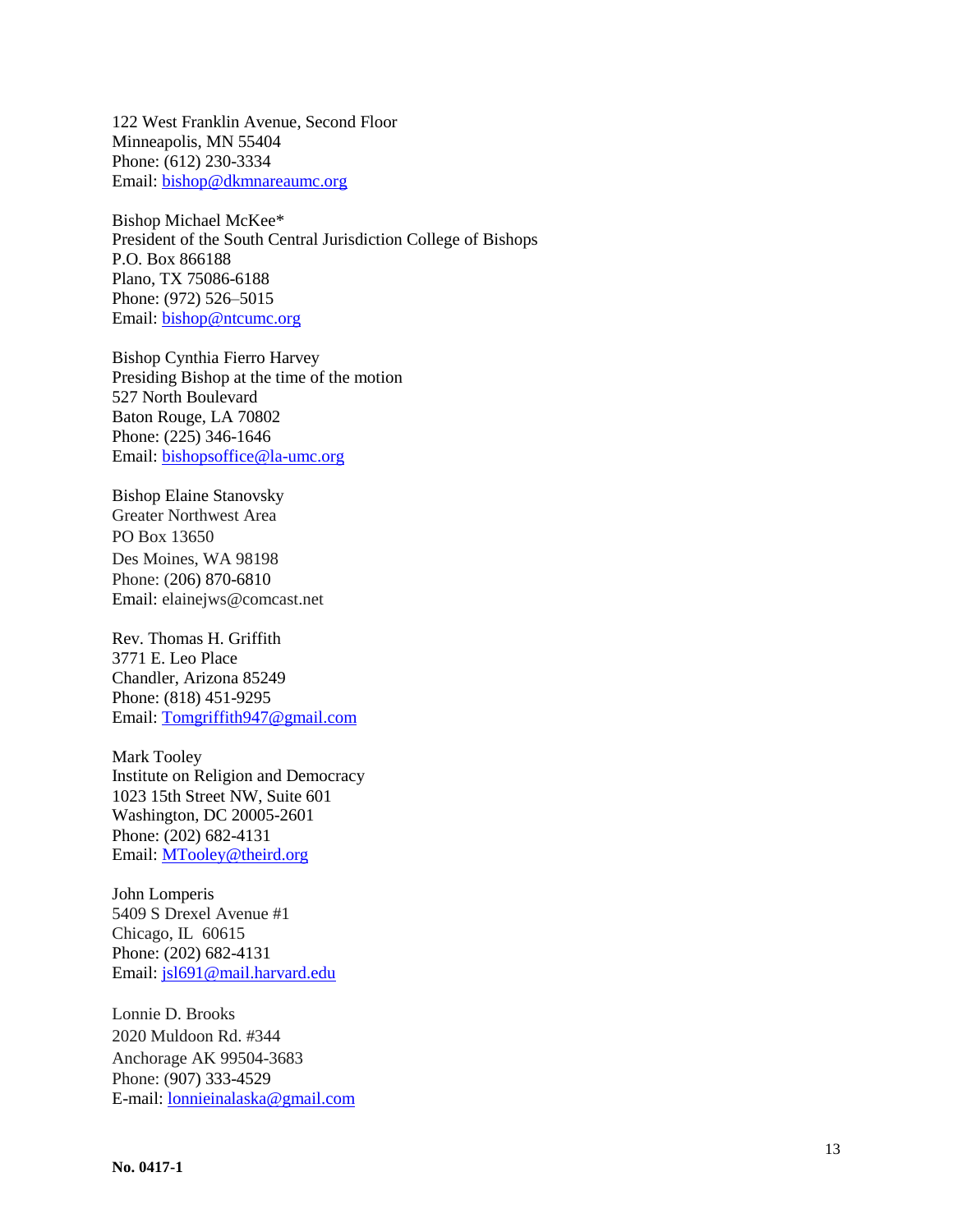Rev. Dr. Jeffrey Kuan California-Nevada Conference Delegation to Western Jurisdictional Conference 1325 North College Avenue Claremont, CA 91711 E-mail[: jkuan@cst.edu](mailto:jkuan@cst.edu)

Rev. Robert F. Zilhaver Lakeside United Methodist Church 420 First Street, Du Bois PA 15801 Phone: (814) 371-8930 E-Mail [: rzilhaver@choiceonemail.com](mailto:rzilhaver@choiceonemail.com)

Simon Mafunda Conference Lay Leader Zimbabwe East Annual Conference Africa Central Conference E--mail: [simonmafunda@gmail.com](mailto:simonmafunda@gmail.com)

Rev. Dr. Jonathan Razon District Superintendent North Nueva Vizcaya -- West Ifugao District Northeast Philippines Annual Conference E--mail: [jrazn2004ph@yahoo.com](mailto:jrazn2004ph@yahoo.com)

Kevin M. Nelson PO Box 204 Schenectady, NY 12303 E--mail: [kmichael07@yahoo.com](mailto:kmichael07@yahoo.com)

Randall Miller Chair of Western Jurisdiction Committee on Episcopacy 2012--2016 8001 Sterling Drive Oakland, CA 94605 Phone: 510--435--7560 E--mail: [randall4015@hotmail.com](mailto:randall4015@hotmail.com)

Rev. Mary Kohlstaedt Huycke Chair of Western Jurisdiction Committee on Episcopacy 2016--2020 5005 Homesite Drive Yakima, WA 98908 Phone: 509--961--8139 E--mail: marykohl@gmail.com